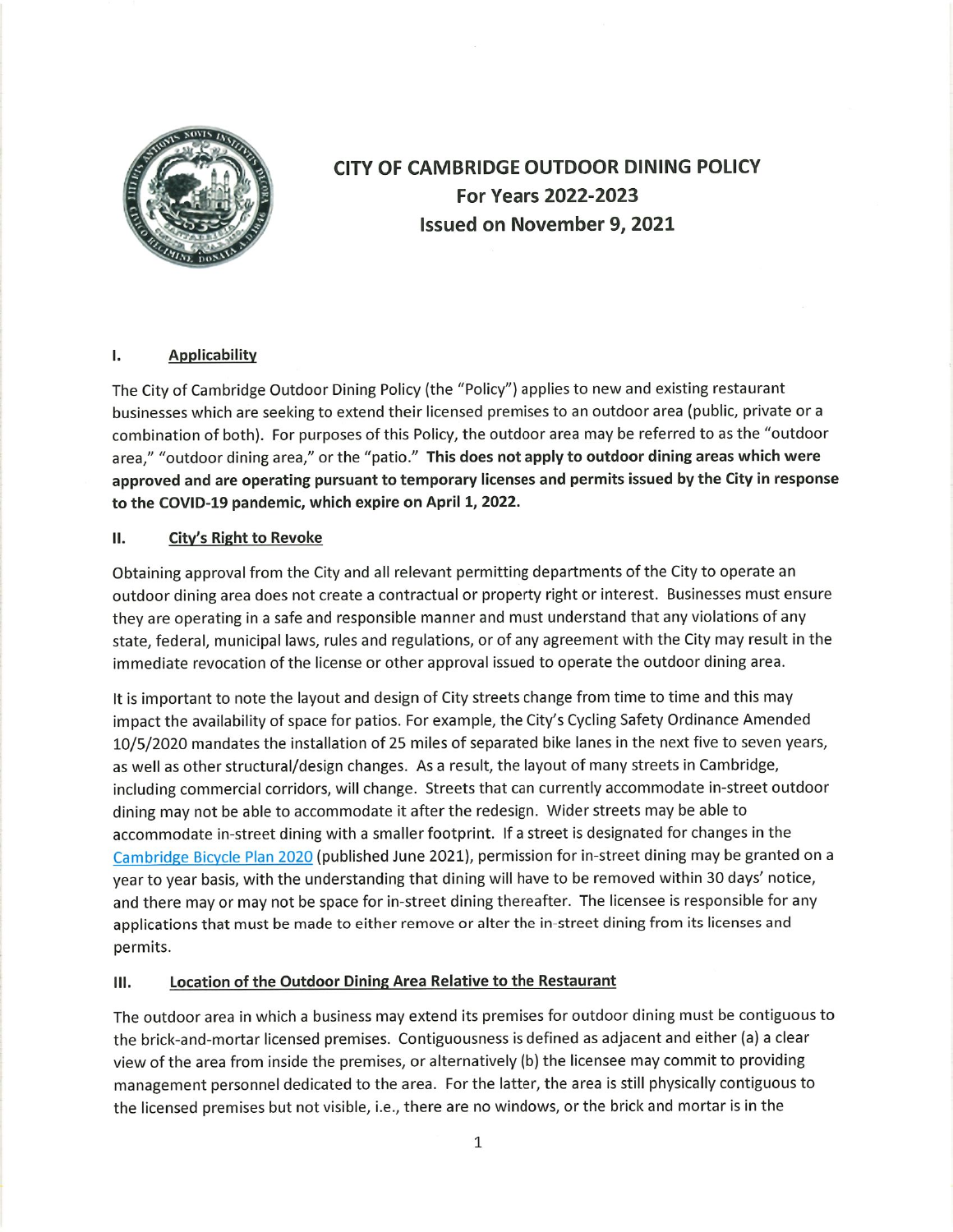basement and the outdoor area is on the sidewalk. A patio that is on the curbside side of a sidewalk and/or in a parking/travel lane is contiguous. Parking lots, or back areas may also be considered contiguous.

### IV. An Outdoor Dining Area in the Public Way (Public Sidewalk and Public Street)

- A. When considering a request for outdoor dining in a public area, the City will review and determine whether the request is in the public's interest. The public way includes the sidewalk and street. The factors the City will evaluate include, but are not limited to, safety considerations, the effect on surrounding businesses and residents, access considerations, provision of public space, parking considerations, access to utilities, and any upcoming construction or street changes. The City will reject the use of any public way for outdoor dining if a location is deemed unsafe for the use. The City may revoke a grant of the use of a public way and require the immediate removal of the dining setup if it is later deemed unsafe, an emergency situation arises, the business is not operating in accordance with all permits and licenses, or the City's and/or public need has changed.
- 8. The outdoor dining season on the public way extends from April 1 through November 30. The City will be evaluating extending the outdoor dining season to determine the future of winter outdoor dining in the public way. If allowed, additional approvals, permits and fees will be required.
- C. An applicant must obtain all necessary permits/Hcenses and enter into all required agreements with the City. This may include: License from the Board of License Commissioners; Sidewalk Business Use Permit from Department of Public Works; Other Street Occupancy Parking Permit from Traffic, Parking, and Transportation Department; and Restaurant Patio License, Maintenance and Indemnification Agreement ("Indemnification Agreement"). All applications and permits have their own process and require specific documents from the applicant. All licenses and permits must be renewed yearly, and the Indemnification Agreement is renewed every two years, unless there are changes to the premises.
- D. Restaurants interested in extending into the parking lane will be allowed up to two contiguous parking spaces for patio use.
- E. In circumstances where outdoor dining areas extend in front of adjacent premises, applicants will need to send a notification to the owner and tenant(s)/occupant(s) (if occupied) of the abutting premises informing them of the intent to occupy the space. The required notification will have information on how the owner/tenant/occupant of the abutting premises can provide input to the City as to the application and will state that any input must be sent to the City within 14 days of the date of the notification. The applicant wili need to submit an affidavit attesting that notice was provided to abutters together with a list of the persons noticed and a copy of the notification that was provided. Letters of support or opposition from the owner/tenant/occupant of the abutting premises may be considered by the relevant City departments when issuing permits and licenses. This process wil! be required every time a restaurant re-applies for the Indemnification Agreement, which is valid for a term of two years only.
- F. Restaurants looking to extend onto other City owned land (i.e.. City owned parking lots) or looking for more than 2 parking spaces, will be considered on a case-by-case basis.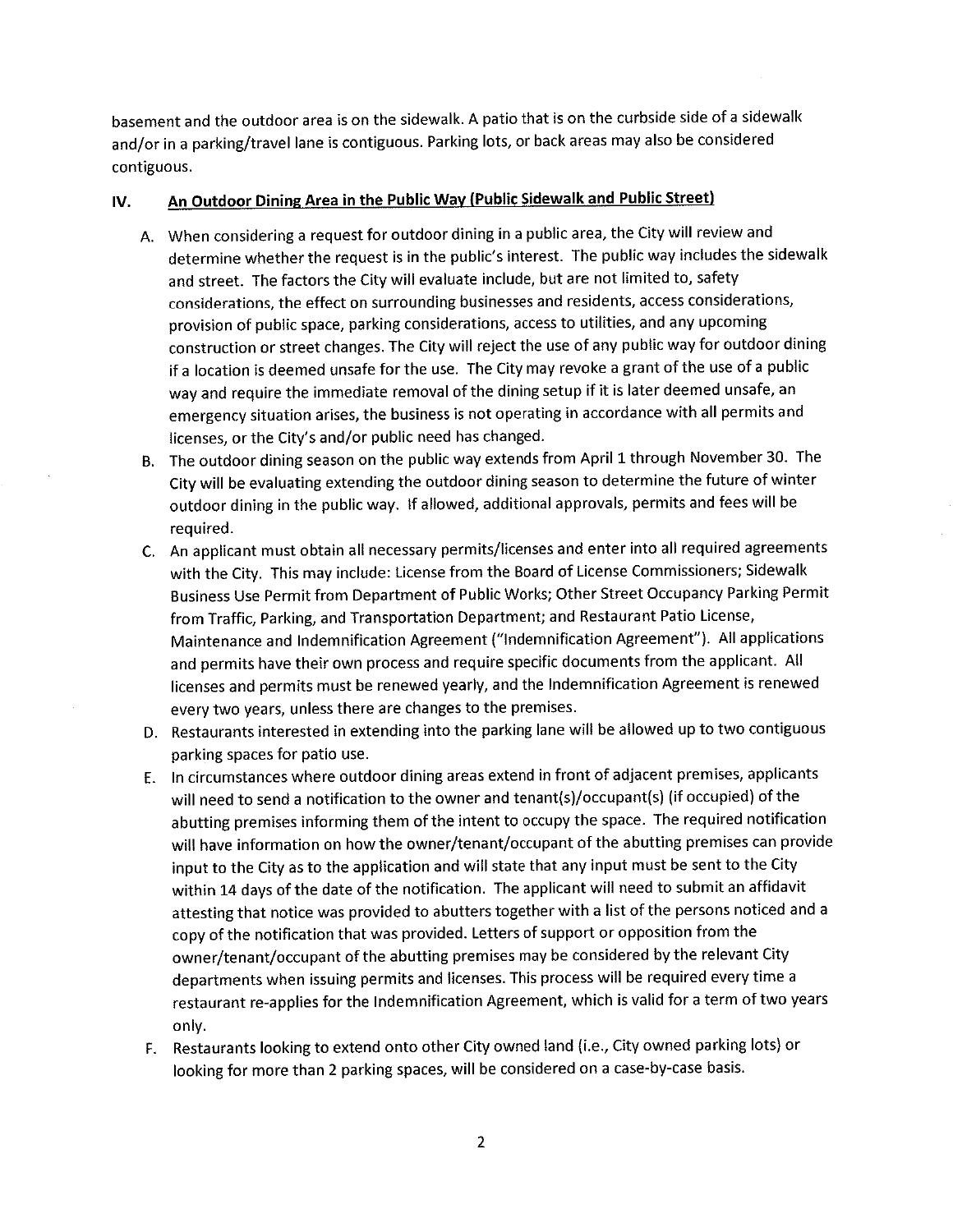- G. There isa charge for the use of the public way. The City recognizes the ongoing financial impacts to the restaurant community and have set the annual fees for 2022 and 2023 accordingly:
	- 1. For businesses serving alcohol on the public way, there is a \$750 annual fee in addition to related licensing and permits fees.
	- 2. For use of the public sidewaik or street there is annual fee of \$75 due to the Department of Public Works in addition to related licensing and permit fees (applies to alcohol and non-alcohol).
	- 3. For businesses extending into a parking/travel lane, there is an annual fee of \$250 per parking space due to Traffic, Parking and Transportation Department in addition to related licensing and permit fees.
- H. Restaurants that enter into an Indemnification Agreement in order to provide outdoor dining with alcohol on public sidewalks or streets are required to maintain certain insurance coverage. Specifically:
	- 1. General Liability \$lm/occurrence + \$2m/aggregate/ Assault & Battery cannot be excluded and shall be provided for the full policy limit; Liquor Liability \$1m/occurrence + \$2m/aggregate. Assault & Battery cannot be excluded and shall be provided for the full policy limit; Workers' compensation insurance \$500K/accident + \$500K/illness; Umbrella \$lm/occurrence + \$lm/aggregate.
	- 2. The Certificate Holder should be City of Cambridge, 795 Massachusetts Avenue, Cambridge, MA 02139.
	- 3. In the additional comments of the insurance certificate, the foliowing language must be included: The City of Cambridge shall be named as an additional insured for each of the above insurance coverages (umbrella, liquor, and general liability). Assault and battery coverage shall not be excluded from either the general liability insurance or the liquor liability insurance and shall be provided for the full policy limits of each. Each policy shall provide for a 30-day notice of cancellation or non-renewal clause, including for nonpayment. All of these provisions must be stated on the Certificate of insurance.
- I. Any approved outdoor dining area must be removed at the expense of the licensee upon demand.
- J. Outdoor dining areas in the public way that are set up on the sidewalk or on the sidewalk in combination with seating in the parking lane must be curbside and access to utilities, utility access points, catch basins and manholes must be maintained throughout the seating area. In the parking lane, the gutter line must remain free of debris.
- K. The barrier between the patio and the roadway shall be temporary in nature and shall be limited in height. A solid barrier can be no more than 42 inches high. Additional barrier height may be added provided the material is clear/transparent and has been approved by the City. In certain instances, the City may require lower barriers for traffic or public safety purposes.
- L. Businesses looking to add additional height and/or a roof/canopy will need additional approvals including but not limited to:
	- 1. A building permit from the Inspectional Services Department;
	- 2. Abutter notification; and
	- 3. Approval and sign-off from the Traffic, Parking & Transportation and Public Works Departments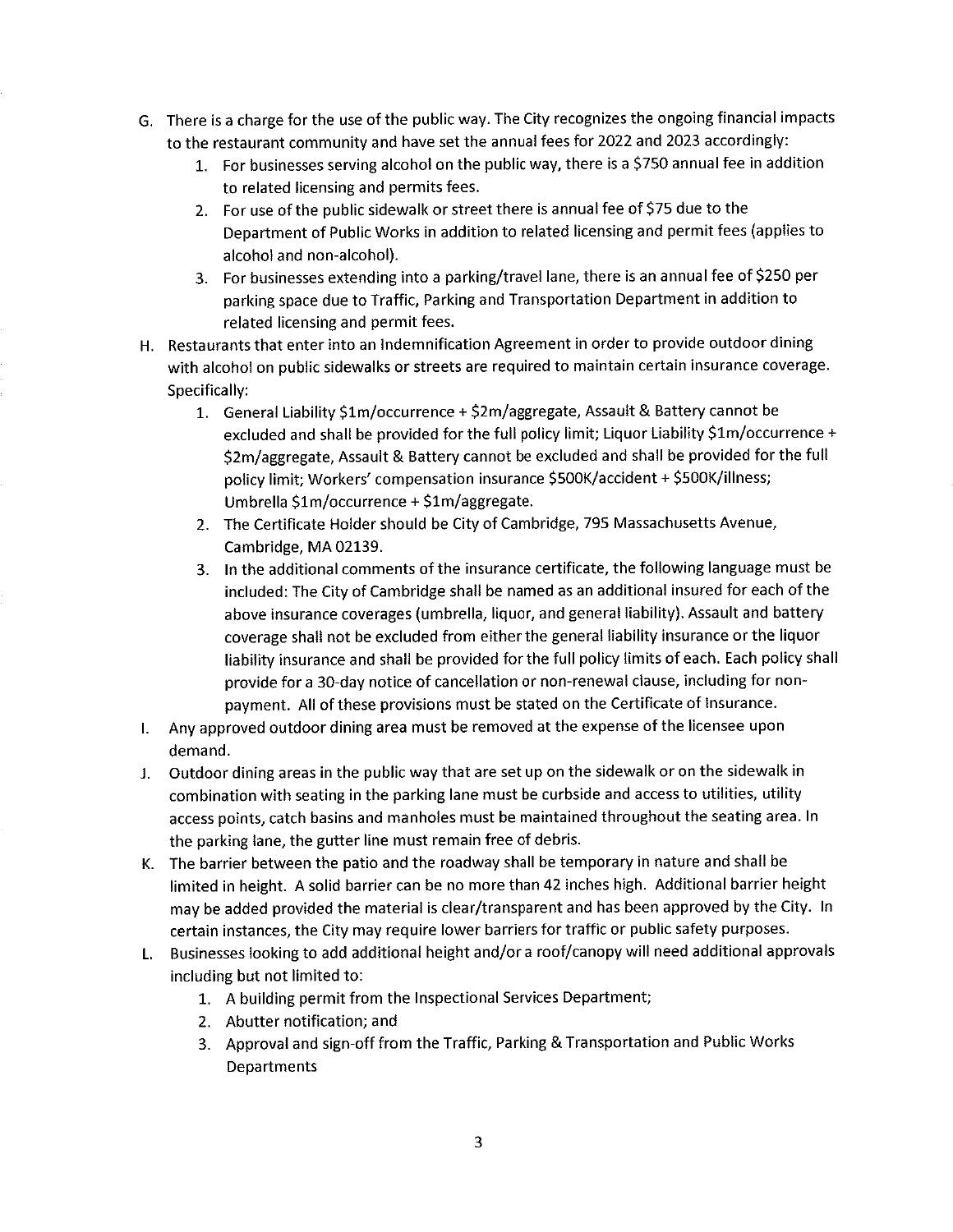M. Any outdoor dining area in the travel/parking lane maybe required to protect all sides of the patio facing the travel lane with jersey barriers or similar material.

#### V. Extending into a Private Area

- A. Extending into a private way may be possible if the proposed outdoor dining area is contiguous and the use is permitted under the Cambridge Zoning Ordinance. There are certain scenarios where it may be necessary to obtain zoning relief to conduct outdoor dining on private property. For example, if the outdoor dining area is located in a residential zoning district, if the outdoor dining area is located in off-street parking spaces that are required for the restaurant use pursuant to the Zoning Ordinance, and/or if the outdoor dining area does not comply with the Zoning Ordinance's dimensional requirements. Applicants with questions on zoning compliance should reach out to the Inspectional Services Department (617-349-6100 or ranjits@cambridgema.gov).
- B. If serving alcohol on a private area, there is a \$250 annual fee in addition to any other licensing and permit fees.

### VI. Application Minimum Requirements - public/private way

- A. To ensure compliance with federal, state and municipal laws, and safety standards, an applicant must provide a stamped architecturai/engineer floor plan of the outdoor dining area which includes: the location of the outdoor area in relation to the brick and mortar; all dimensions of the outdoor dining area (length, width and tota! square footage); dearly shows layout of the tables and chairs, including the distance (in dimensions) of the space between tables/chairs; location of the hostess stand (if applicable); the total seating capacity of the area (seating and standing); must show location of all barriers and identify the type of barrier proposed to be used (material, height, width and length); shows the pedestrian ways (sidewaik/street) and includes the width of the pedestrian way; identifies any existing sidewalk furniture, bike racks, utility access points, trees, manholes and catch basins in and around the proposed seating area and identifies compliance with all ADA requirements.
	- 1. Applicants are encouraged to include pictures or drawings of the barriers and furniture being used.
	- 2. Businesses that do not serve alcohol in the public way and are proposing less than 10 seats, can submit a floor plan that is not stamped by an architect/engineer.
- B. All outdoor dining areas in which alcohol is served shall be enclosed by a fence, rope, or other temporary barrier to prevent access from a public walkway.
- C. All applications for extension of the licensed premises go through an initial zoning review after being submitted. If there is a zoning issue, the applicant may have to submit a variance application to the Board of Zoning Appeals. Whether zoning relief is required will depend on case-specific factors including, but not limited to where the business is located, what type of use the restaurant is proposing to do in the space (whether public or private), and dimensional requirements that are required in the zoning code.
- D. Restaurants seeking to offer outdoor dining must comply with applicable Plumbing Code requirements which limit the number of overall restaurants seats, including those in the outdoor dining area, based on the bathroom facilities as well as any other applicable legal requirements. Please contact Inspectional Services 617-349-6100 or ranjits@cambridgema.gov with any